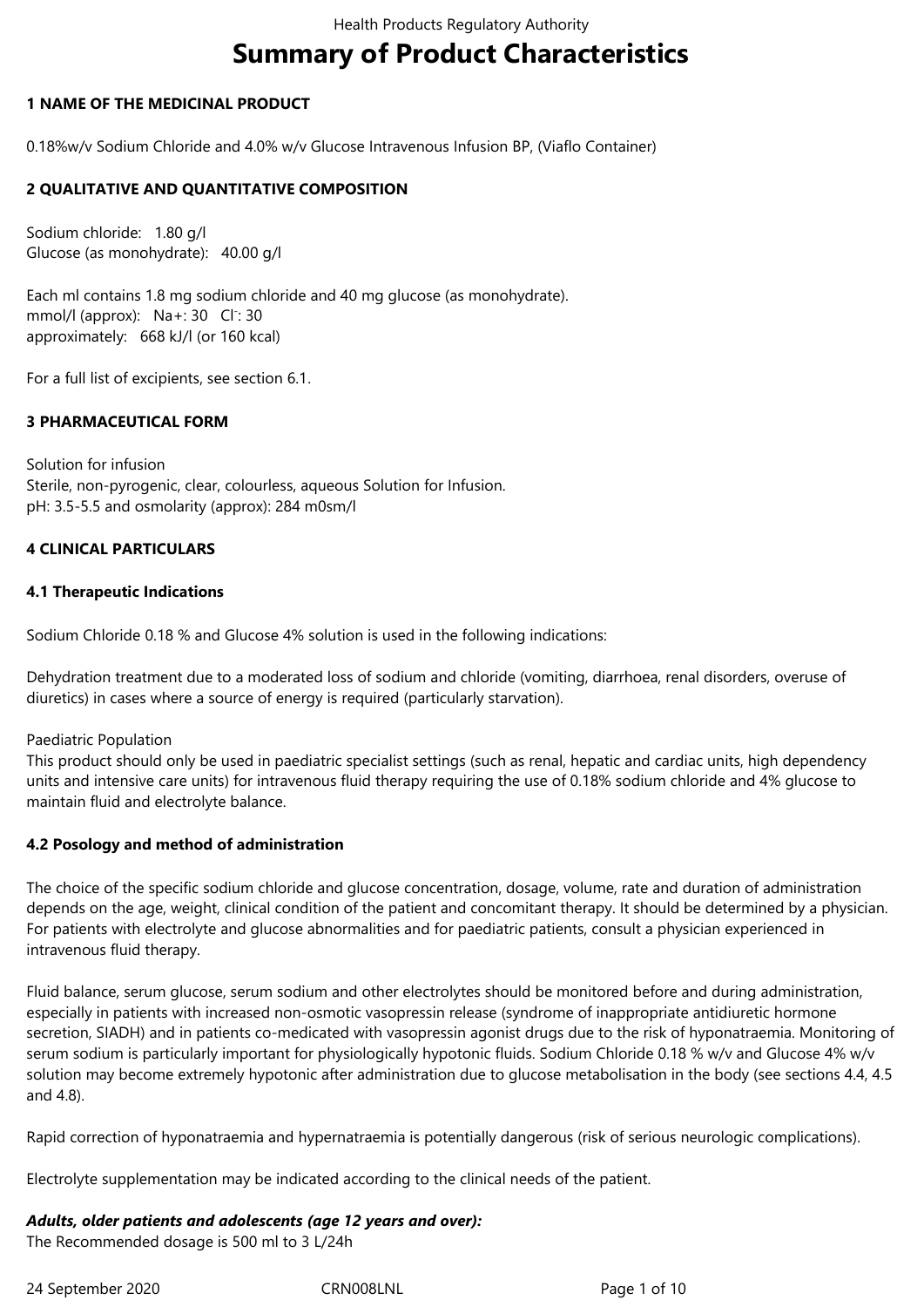## Administration rate

The infusion rate is usually 40 ml/kg/24h and should not exceed the patient's glucose oxidation capacities in order to avoid hyperglycaemia. Therefore the maximum acute administration rate is 5 mg/kg/min.

# *Paediatric Population*

Use of 0.18% sodium chloride and 4% glucose should be restricted to specialist paediatric settings such as renal, hepatic and cardiac units, high dependency units and intensive care units.

The dosage varies with weight: 0-10 kg body weight: 100 ml/kg/24h 10-20 kg body weight: 1000 ml + (50 ml/kg over 10 kg)/24h > 20 kg body weight: 1500 ml + (20 ml/kg over 20 kg)/24h.

The administration rate varies with weight: 0-10 kg body weight: 6-8 ml/kg/h 10-20 kg body weight: 4-6 ml/kg/h > 20 kg body weight: 2-4 ml/kg/h

The infusion rate should not exceed the patient's glucose oxidation capacities in order to avoid hyperglycaemia. Therefore the maximum acute administration rate is 10-18 mg/kg/min, depending on the total body mass.

For all patients, a gradual increase of flow rate should be considered when starting administration of glucose containing products.

# *Method of administration*

The administration is performed by intravenous infusion.

Sodium Chloride 0.18 % w/v and Glucose 4 % w/v solution is hypotonic and hyperosmolar, due to the glucose content.

## *Precautions to be taken before manipulating or administering the product*

Parenteral drug products should be inspected visually for particulate matter and discoloration prior to administration. Do not administer unless the solution is clear and the seal is intact. Administer immediately following the insertion of infusion set. Do not remove unit from overwrap until ready for use.

The inner bag maintains the sterility of the product.

The solution should be administered with sterile equipment using an aseptic technique.

The equipment should be primed with the solution in order to prevent air entering the system.

Do not use plastic containers in series connections. Such use could result in air embolism due to residual air being drawn from the primary container before the administration of the fluid from the secondary container is completed.

Pressurizing intravenous solutions contained in flexible plastic containers to increase flow rates can result in air embolism if the residual air in the container is not fully evacuated prior to administration.

Use of a vented intravenous administration set with the vent in the open position could result in air embolism. Vented intravenous administration sets with the vent in the open position should not be used with flexible plastic containers.

Additives may be introduced before or during infusion through the resealable medication port. When additive is used, verify tonicity prior to parenteral administration. Hyperosmolar solutions may cause venous irritation and phlebitis. Thus, any hyperosmolar solution is recommended to be administered through a large central vein, for rapid dilution of the hyperosmotic solution.

For further information on the product with additives, please see sections 6.2, 6.3 and 6.6.

# **4.3 Contraindications**

The solution is contraindicated in patients presenting with:

- Known hypersensitivity to the product
- Extracellular hyperhydration or hypervolaemia

24 September 2020 CRN008LNL Page 2 of 10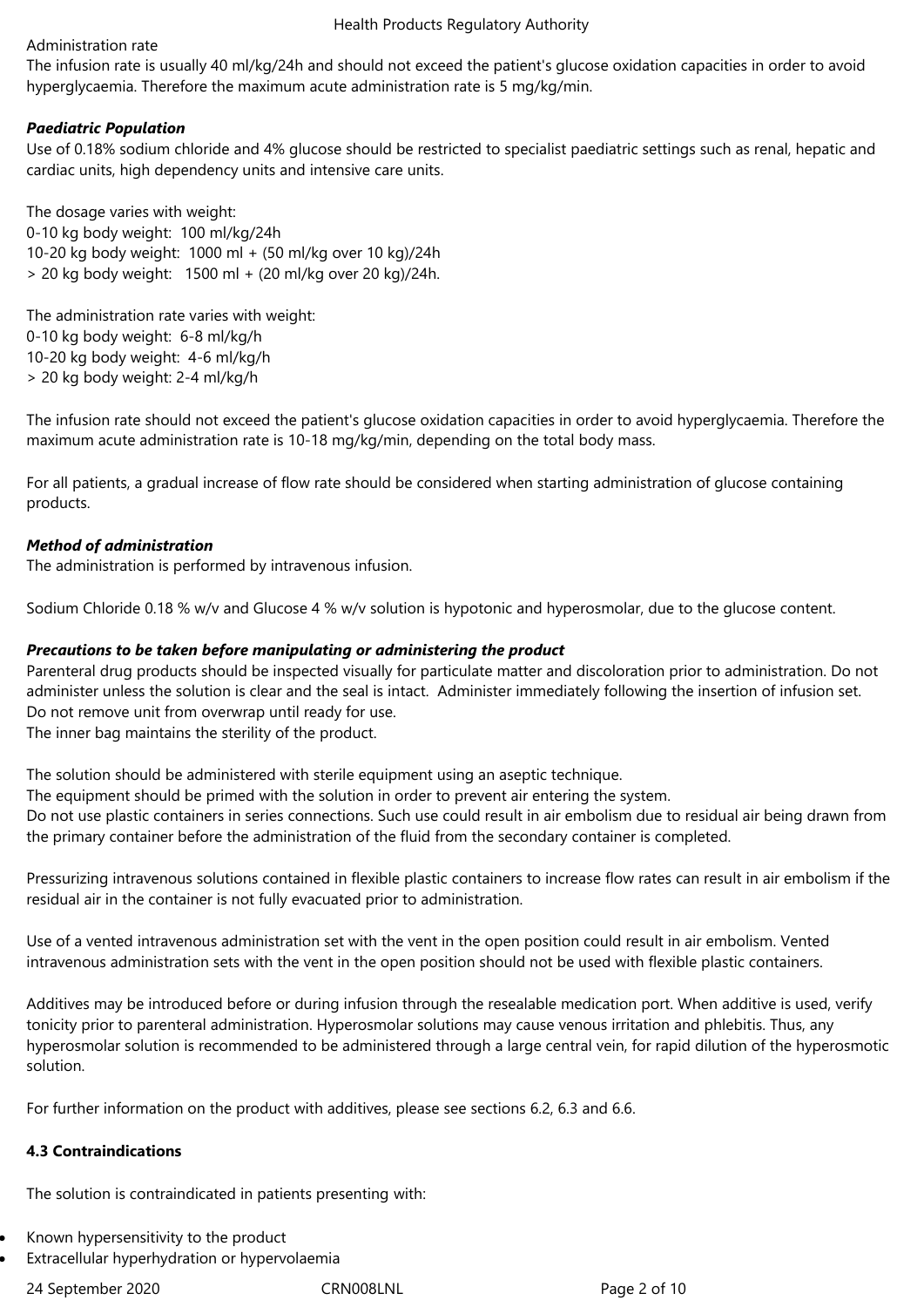- Fluid and sodium retention
- Severe renal insufficiency (with oliguria/anuria)
- Uncompensated cardiac failure
- Hyponatraemia or hypochloraemia
- General oedema and ascitic cirrhosis
- Clinically significant hyperglycaemia.

The solution is also contraindicated in case of uncompensated diabetes, other known glucose intolerances (such as metabolic stress situations), hyperosmolar coma or hyperlactataemia.

#### *Paediatric Population*

This product should not be used in children except in paediatric specialist settings (such as renal, hepatic and cardiac units high dependency units and intensive care units) under expert medical supervision.

## **4.4 Special warnings and precautions for use**

Glucose intravenous infusions are usually isotonic solutions. In the body, however, glucose containing fluids can become extremely physiologically hypotonic due to rapid glucose metabolization (see section 4.2).

Depending on the tonicity of the solution, the volume and rate of infusion and depending on a patient's underlying clinical condition and capability to metabolize glucose, intravenous administration of glucose can cause electrolyte disturbances most importantly hypo- or hyperosmotic hyponatraemia.

## *Hyponatraemia*

The infusion of solutions with sodium concentrations <0.9% may result in hyponatraemia. Close clinical monitoring may be warranted.

Patients with non-osmotic vasopressin release (e.g. in acute illness, pain, post-operative stress, infections, burns, and CNS diseases), patients with heart-, liver- and kidney diseases and patients exposed to vasopressin agonists (see section 4.5) are at particular risk of acute hyponatraemia upon infusion of hypotonic fluids.

Acute hyponatraemia can lead to acute hyponatraemic encephalopathy (brain oedema) characterized by headache, nausea, seizures, lethargy and vomiting. Patients with brain oedema are at particular risk of severe, irreversible and life-threatening brain injury.

Children, women in the fertile age and patients with reduced cerebral compliance (e.g. meningitis, intracranial bleeding, and cerebral contusion) are at particular risk of the severe and life-threatening brain swelling caused by acute hyponatraemia

# *Sodium retention, fluid overload and oedema*

Sodium Chloride 0.18 % w/v and Glucose 4 % w/v solution should be used with particular caution, in:

- Patients with conditions that may cause sodium retention, fluid overload and oedema (central and peripheral), such as
	- o Primary hyperaldosteronism,
	- o Secondary hyperaldosteronism associated with, for example,
		- hypertension,
		- **CONDUCTS** congestive heart failure,
		- **I** liver disease (including cirrhosis),
		- renal disease (including renal artery stenosis, nephrosclerosis)
	- o Pre-eclampsia.
- Patients taking medications that may increase the risk of sodium and fluid retention, such as corticosteroids

# *Hypokalaemia*

The infusion of Sodium Chloride 0.18 % w/v and Glucose 4 % w/v solution may result in hypokalaemia. This medicine should be used with particular caution in patients with or at risk for hypokalemia. Close clinical monitoring may be warranted in, for example: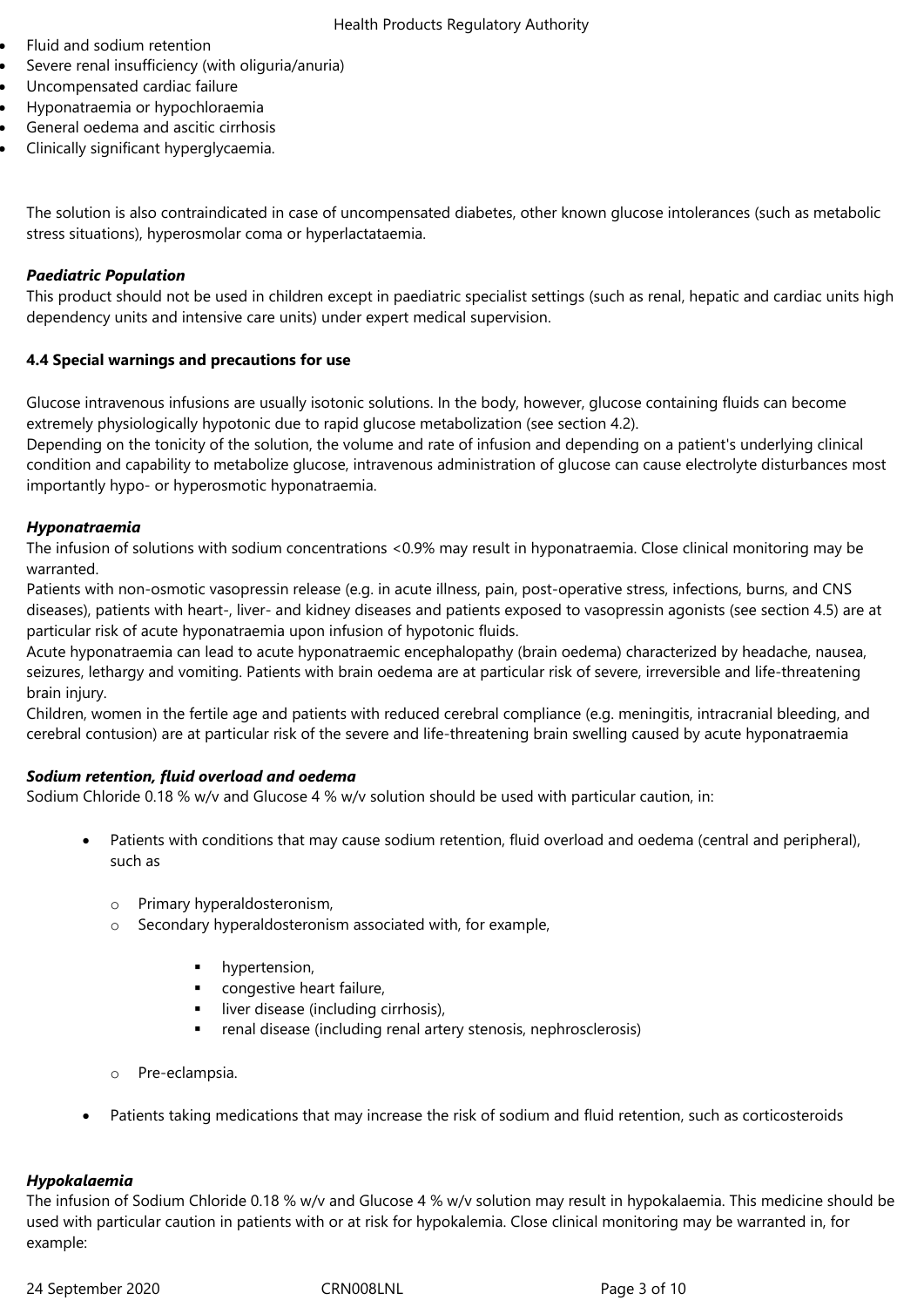- persons with metabolic alkalosis
- persons with thyrotoxic periodic paralysis, administration of intravenous glucose has been associated in aggravating hypokalaemia
- persons with increased gastrointestinal losses (e.g., diarrhea, vomiting)
- prolonged low potassium diet
- persons with primary hyperaldosteronism
- patients treated with medications that increase the risk of hypokalaemia (e.g. diuretics, beta-2 agonist, or insulin)

#### *Hypo- and hyperosmolality, serum electrolytes and water imbalance*

Depending on the volume and rate of infusion and depending on a patient's underlying clinical condition and capability to metabolize glucose, intravenous administration of Sodium Chloride 0.18 % w/v and Glucose 4 % w/v solution can cause:

- Hypo-osmolality
- Hyperosmolality, osmotic diuresis and dehydration
- Electrolyte disturbances such as
	- o hyponatraemia (see above),
	- o hypokalaemia (see above),
	- o hypophosphataemia,
	- o hypomagnesaemia,
- Overhydration/hypervolaemia and, for example, congested states, including central (e.g., pulmonary congestion) and peripheral oedema.

Clinical evaluation and periodic laboratory determinations may be necessary to monitor changes in fluid balance, electrolyte concentrations and acid-base balance during prolonged parenteral therapy or whenever the condition of the patient or the rate of administration warrants such evaluation.

#### *Hyperglycaemia*

Rapid administration of glucose solutions may produce substantial hyperglycaemia and a hyperosmolar syndrome. In order to avoid hyperglycaemia the infusion rate should not exceed the patient's ability to utilize glucose.

To reduce the risk of hyperglycaemia-associated complications, the infusion rate must be adjusted and/or insulin administered if blood glucose levels exceed levels considered acceptable for the individual patient.

Intravenous glucose should be administered with caution in patients with, for example:

- impaired glucose tolerance (such as in diabetes mellitus, renal impairment, or in the presence of sepsis, trauma or shock),
- severe malnutrition (risk of precipitating a refeeding syndrome, see below),
- thiamine deficiency, e.g., in patients with chronic alcoholism (risk of severe lactic
- acidosis due to impaired oxidative metabolism of pyruvate),
- water and electrolyte disturbances that could be aggravated by increased glucose and/or free water load

Other groups of patients in whom Sodium Chloride 0.18 % w/v and Glucose 4 % w/v solution should be used with caution include:

- patients with ischemic stroke. hyperglycaemia has been implicated in increasing cerebral ischemic brain damage and impairing recovery after acute ischemic strokes.
- patients with severe traumatic brain injury (in particular during the first 24 hours following the trauma). Early hyperglycaemia has been associated with poor outcomes in patients with severe traumatic brain injury.
- Newborns (see Paediatric glycaemia-related issues).

Prolonged intravenous administration of glucose and associated hyperglycaemia may result in decreased rates of glucose-stimulated insulin secretion.

24 September 2020 CRN008LNL Page 4 of 10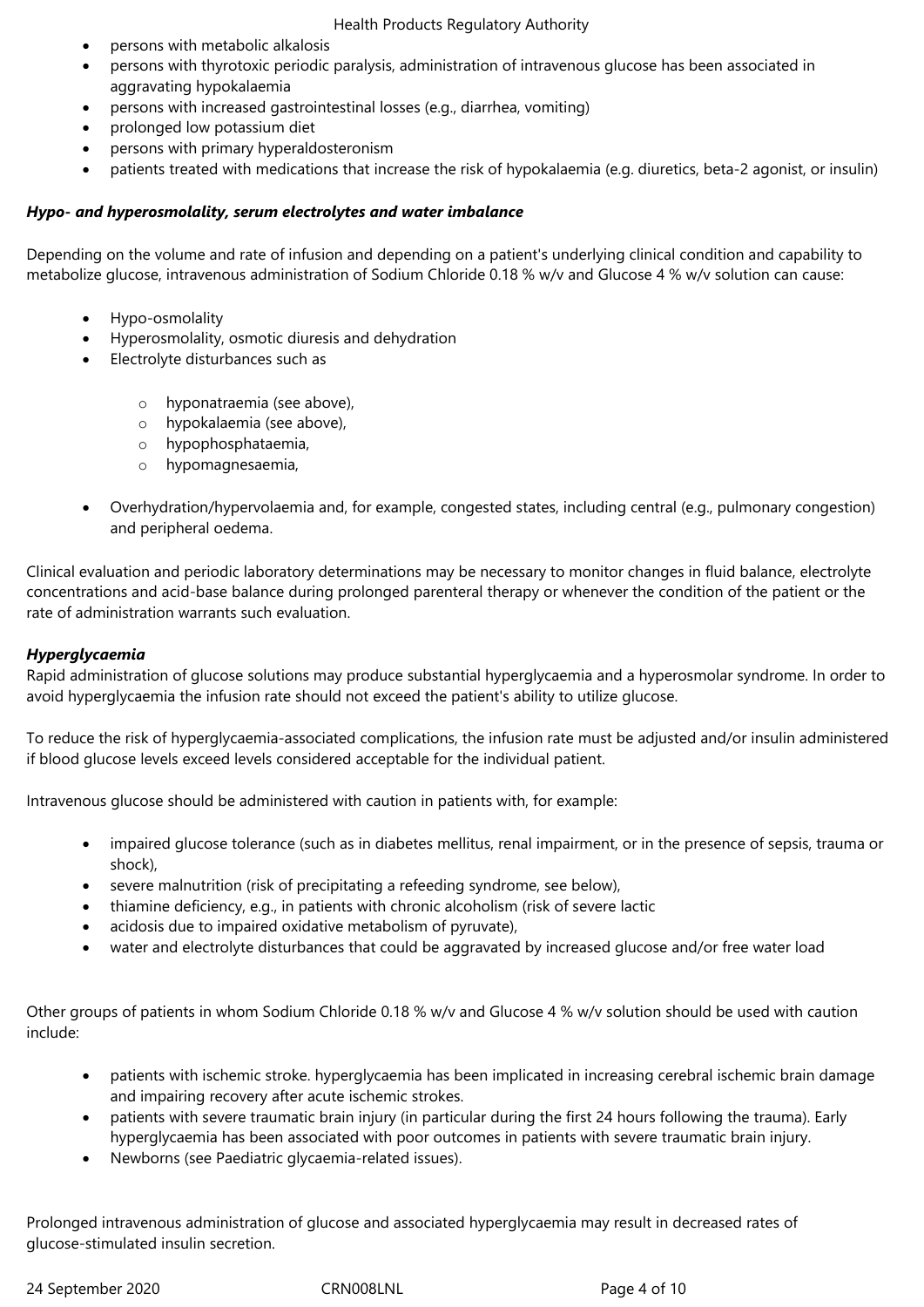## *Hypersensitivity Reactions*

- Hypersensitivity/infusion reactions, including anaphylaxis, have been reported (see section 4.8).
- Stop the infusion immediately if signs or symptoms of hypersensitivity/infusion reactions develop. Appropriate therapeutic countermeasures must be instituted as clinically indicated.
- Solutions containing glucose should be used with caution in patients with known allergy to corn or corn products

## *Refeeding syndrome*

Refeeding severely undernourished patients may result in the refeeding syndrome that is characterized by the shift of potassium, phosphorus and magnesium intracellularly as the patient becomes anabolic. Thiamine deficiency and fluid retention may also develop. Careful monitoring and slowly increasing nutrient intake while avoiding overfeeding can prevent these complications.

## *Severe renal impairment*

Sodium Chloride 0.18 % w/v and Glucose 4 % w/v solution should be administered with particular caution to patients at risk of (severe) renal impairment. In such patients, administration may result in sodium retention and/or fluid overload.

## *Paediatric use*

The infusion rate and volume depends on the age, weight, clinical and metabolic conditions of the patient, concomitant therapy, and should be determined by a physician experienced in paediatric intravenous fluid therapy.

## *Paediatric Population*

Intravenous fluid therapy should be closely monitored in the paediatric populations as they may have impaired ability to regulate fluids and electrolytes. Adequate urine flow must be ensured and careful monitoring of fluid balance, plasma and urinary electrolyte concentrations are essential.

## *Paediatric glycaemia-related issues*

Newborns, especially those born premature and with low birth weight, are at increased risk of developing hypo- or hyperglycaemia. Close monitoring during treatment with intravenous glucose solutions is needed to ensure adequate glycaemic control, in order to avoid potential long term adverse effects.

Hypoglycaemia in the newborn can cause, e.g.,

- prolonged seizures,
- coma and
- cerebral injury.

Hyperglycaemia has been associated with

- cerebral injury, including intraventricular haemorrhage,
- late onset bacterial and fungal infection,
- retinopathy of prematurity,
- necrotizing enterocolitis,
- increased oxygen requirements,
- prolonged length of hospital stay and
- death.

# *Paediatric hyponatraemia-related issues*

- Children (including neonates and older children) are at increased risk of developing hyponatraemia as well as for developing hyponatraemic encephalopathy.
- The infusion of hypotonic fluids together with the non-osmotic secretion of ADH may result in hyponatraemia.
- Hyponatraemia can lead to headache, nausea, seizures, lethargy, coma, cerebral edema and death; therefore, acute symptomatic hyponatraemic encephalopathy is considered a medical emergency.
- Plasma electrolyte concentrations should be closely monitored in the paediatric population.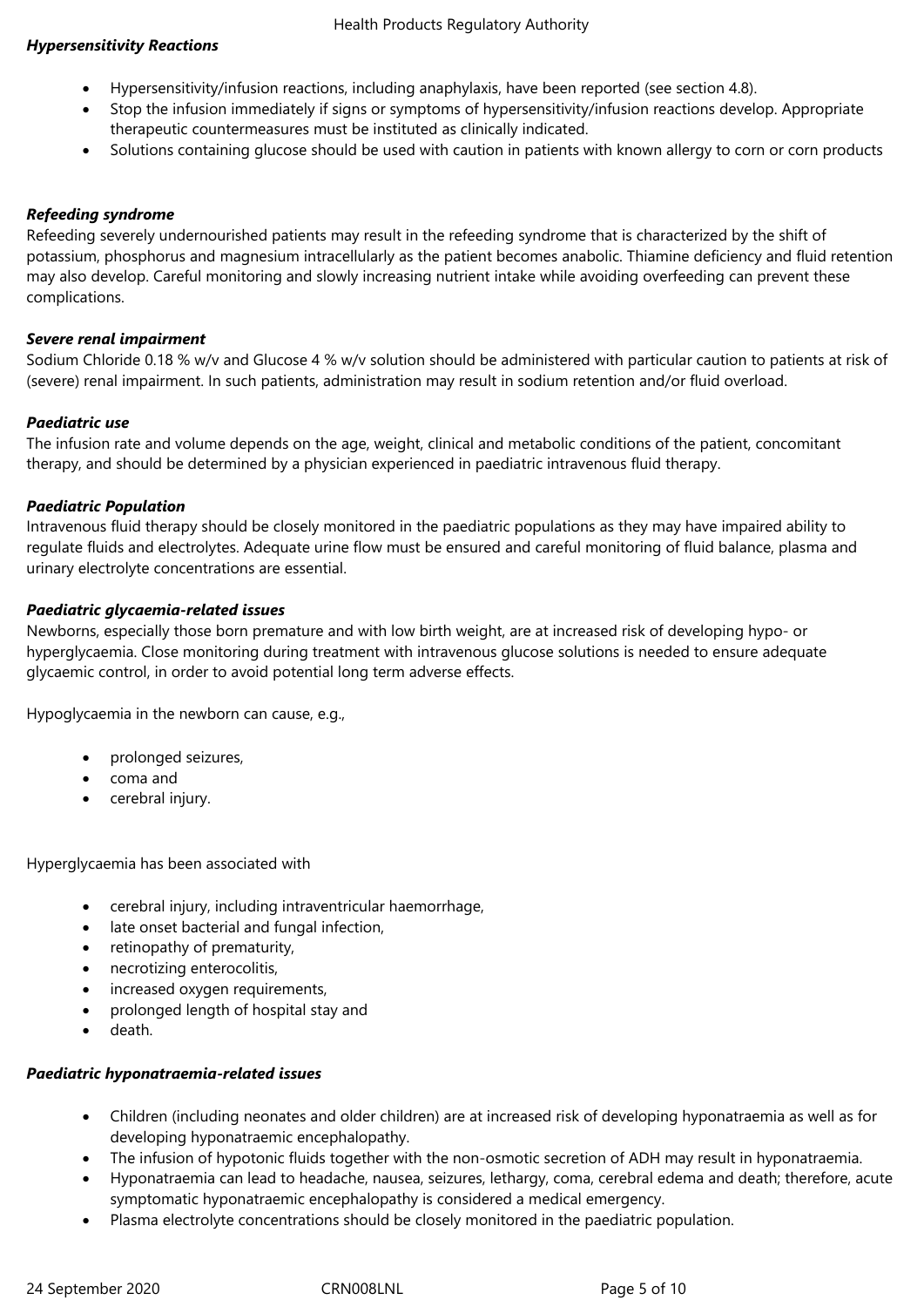Rapid correction of hyponatraemia is potentially dangerous (risk of serious neurologic complications). Dosage, rate, and duration of administration should be determined by a physician experienced in paediatric intravenous fluid therapy.

## *Blood*

Sodium Chloride 0.18 % w/v and Glucose 4 % w/v solution should not be administered simultaneously with blood through the same administration set because of the possibility of pseudoagglutination or haemolysis.

## *Geriatric use*

When selecting the type of infusion and the volume/rate of infusion for a geriatric patient, consider that geriatric patients are generally more likely to have cardiac, renal, hepatic, and other diseases or concomitant drug therapy.

## **4.5 Interaction with other medicinal products and other forms of interactions**

No studies have been conducted by Baxter.

Both the glycaemic and effects on water and electrolyte balance should be taken into account when administering Sodium Chloride 0.18% w/v and Glucose 4% w/v solution to patients treated with other substances that affect glycaemic control or fluid and/or electrolyte balance.

Drugs leading to an increased vasopressin effect

The below listed drugs increase the vasopressin effect, leading to reduced renal electrolyte free water excretion and increase the risk of hospital acquired hyponatraemia following inappropriately balanced treatment with i.v. fluids (see sections 4.2, 4.4 and 4.8).

- Drugs stimulating vasopressin release, e.g.: Chlorpropamide, clofibrate, carbamazepine, vincristine, selective serotonin reuptake inhibitors, 3.4-methylenedioxy-N-methamphetamine, ifosfamide, antipsychotics, narcotics
- Drugs potentiating vasopressin action, e.g.: Chlorpropamide, NSAIDs, cyclophosphamide
- Vasopressin analogues, e.g.: Desmopressin, oxytocin, terlipressin

Other medicinal products increasing the risk of hyponatraemia also include diuretics in general and antiepileptics such as oxcarbazepine.

Caution is advised in patients treated with

- lithium. Renal sodium and lithium clearance may be increased during administration and can result in decreased lithium levels.
- corticosteroids, which are associated with the retention of sodium and water (with oedema and hypertension).
- diuretics, beta-2 agonist, or insulin, whom increase the risk of hypokalemia
- certain antiepileptic and psychotropic medications that increase the risk of hyponatraemia.

# **4.6 Fertility, pregnancy and lactation**

#### *Pregnancy*

Intrapartum maternal intravenous glucose infusion may result in foetal hyperglycaemia and metabolic acidosis as well as rebound neonatal hypoglycaemia due to foetal insulin production.

Sodium Chloride 0.18 % w/v and Glucose 4% w/v solution should be administrated with special caution for pregnant women during labour particularly if administered in combination with oxytocin due to the risk of hyponatraemia (see section 4.4, 4.5 and 4.8).

# *Fertility*

There is no information on the effects of Sodium Chloride 0.18% w/v and Glucose 4% w/v solution on fertility

#### *Lactation*

Sodium Chloride 0.18% w/v and Glucose 4% w/v solution can be used during breast-feeding. The potential risks and benefits for each specific patient should be carefully considered before administration.

#### **4.7 Effects on ability to drive and use machines**

24 September 2020 CRN008LNL Page 6 of 10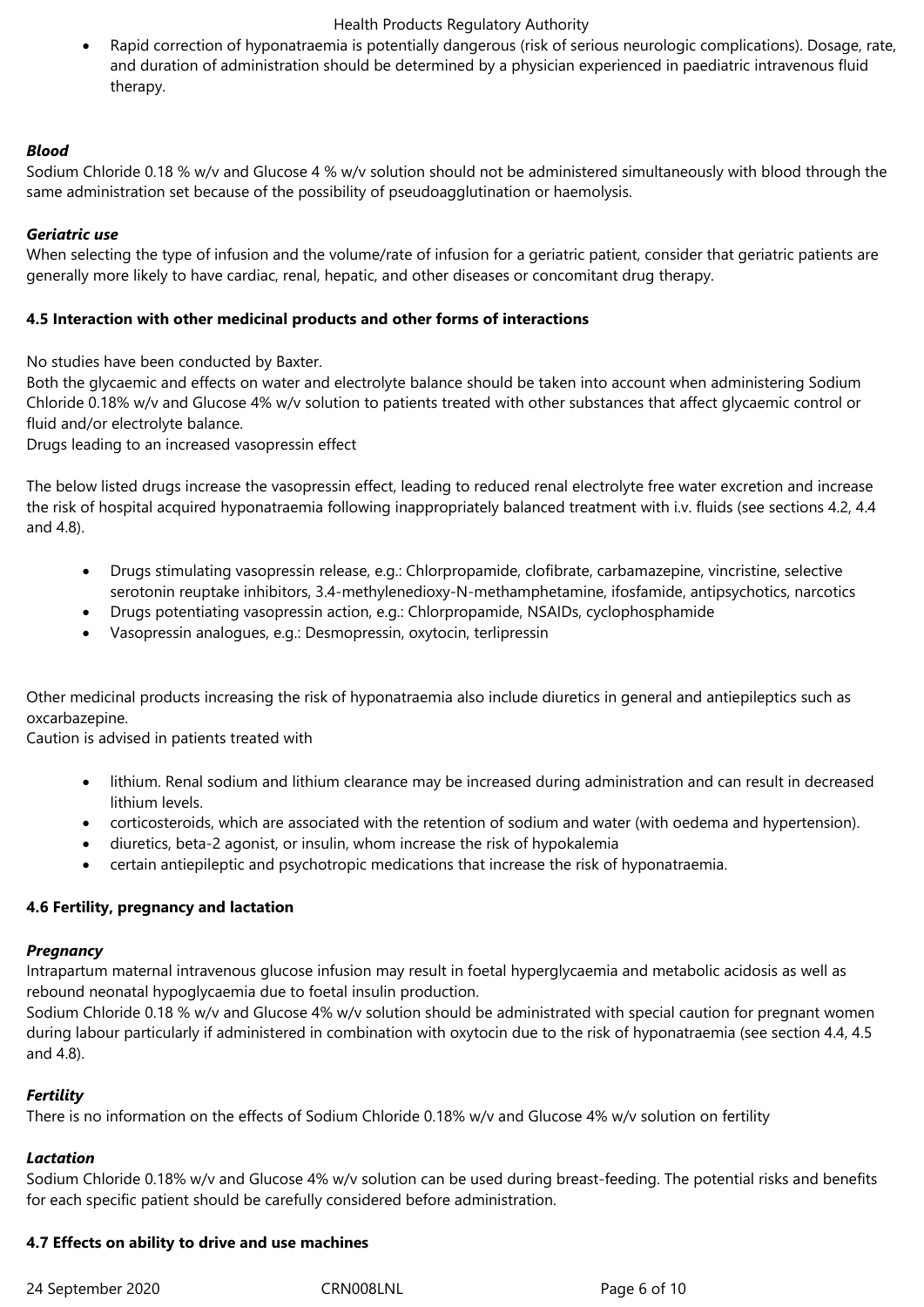#### **4.8 Undesirable effects**

The following adverse reactions have been reported in post-marketing experience, listed by MedDRA System Organ Class (SOC), then where feasible, by Preferred Term in order of severity.

Frequencies cannot be estimated from the available data as all listed adverse reactions are based on spontaneous reporting

| <b>System Organ Class</b>                            | <b>Adverse reactions</b><br>(Preferred terms) | <b>Frequency</b> |
|------------------------------------------------------|-----------------------------------------------|------------------|
| Immune system disorders                              | anaphylactic reaction,                        | Not known        |
|                                                      | hypersensitivity                              |                  |
| Metabolism and nutrition disorders                   | hyponatraemia,                                | Not known        |
|                                                      | hyperglycaemia,                               |                  |
|                                                      | hospital acquired hyponatraemia**             |                  |
| Nervous system disorders                             | hyponatraemic encephalopathy**                | Not known        |
| Vascular disorders                                   | phlebitis                                     | Not known        |
| Skin and subcutaneous tissue disorders               | rash                                          | Not known        |
|                                                      | pruritus                                      |                  |
| General disorders and administration site conditions | Injection site reactions including:           | Not known        |
|                                                      | pyrexia                                       |                  |
|                                                      | chills                                        |                  |
|                                                      | infusion site pain                            |                  |
|                                                      | infusion site vesicles                        |                  |

\*Potential manifestation in patients with allergy to corn, see section 4.4

\*\* Hospital acquired hyponatraemia may cause irreversible brain injury and death due to development of acute hyponatraemic encephalopathy (see sections 4.2 and 4.4).

Adverse reactions may be associated to the medicinal product(s) added to the solution; the nature of the additive will determine the likelihood of any other adverse reactions.

#### Reporting of suspected adverse reactions

Reporting suspected adverse reactions after authorisation of the medicinal product is important. It allows continued monitoring of the benefit/risk balance of the medicinal product. Healthcare professionals are asked to report any suspected adverse reactions via HPRA Pharmacovigilance, Earlsfort Terrace, IRL - Dublin 2; Tel: +353 1 6764971 ; Fax: +353 1 6762517 . Website: www.hpra.ie; E-mail: medsafety@hpra.ie.

#### **4.9 Overdose**

Excess administration of Sodium Chloride 0.18 % w/v and Glucose 4 % w/v solution can cause:

- Hyperglycaemia, adverse effects on water and electrolyte balance, and corresponding complications. For example, severe hyperglycaemia and severe dilutional hyponatraemia, and their complications, can be fatal.
- Hyponatraemia (which can lead to CNS manifestations, including seizures, coma, cerebral oedema and death).
- Fluid overload (which can lead to central and/or peripheral oedema).
- See also sections 4.4 and 4.8

When assessing an overdose, any additives in the solution must also be considered.

Clinically significant overdose of Sodium Chloride 0.18% w/v and Glucose 4% w/v solution may therefore, constitute a medical emergency.

Interventions include discontinuation of administration, dose reduction, administration of insulin and other measures as indicated for the specific clinical constellation.

#### **5 PHARMACOLOGICAL PROPERTIES**

24 September 2020 CRN008LNL CRNOOSLNL Page 7 of 10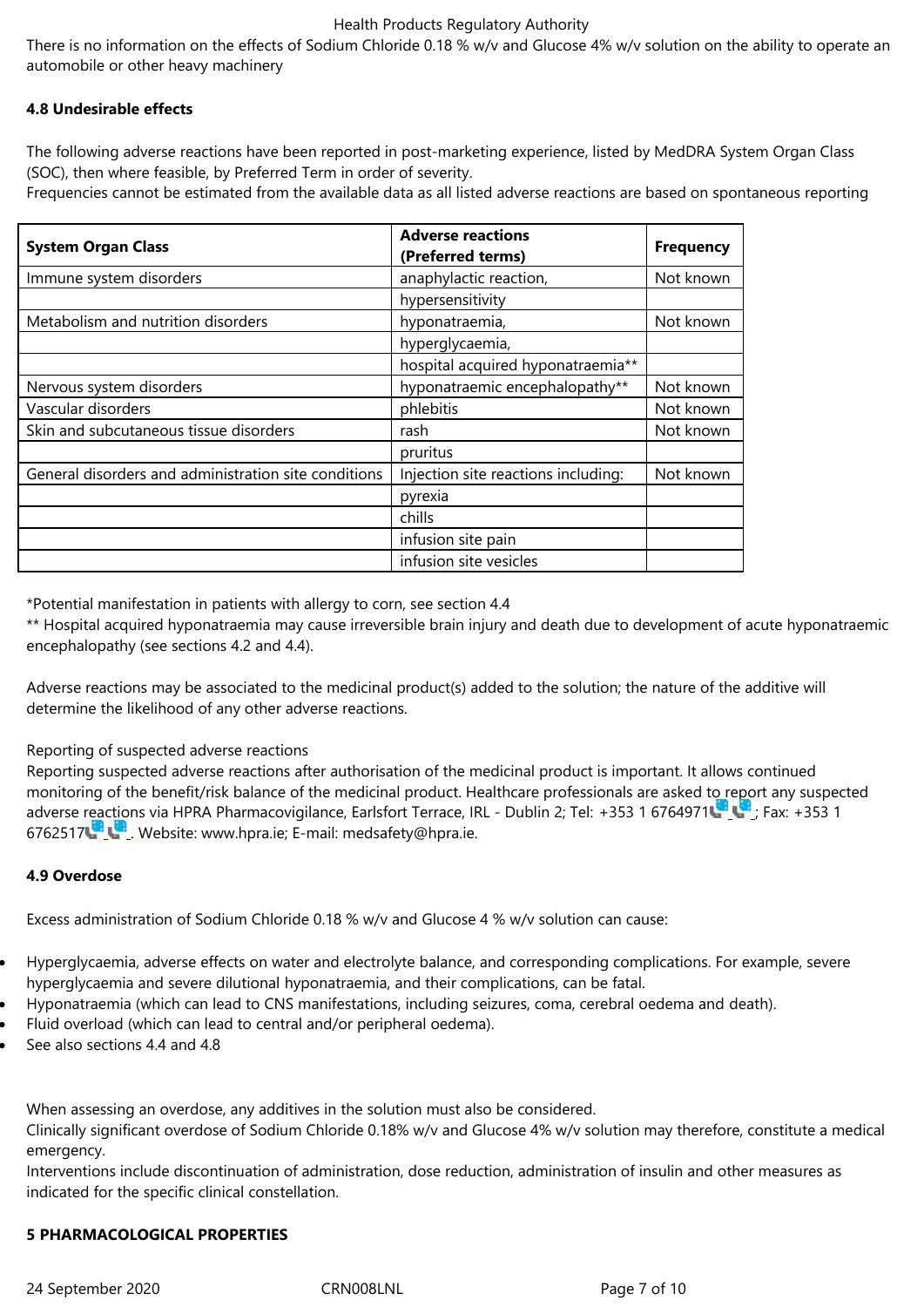#### **5.1 Pharmacodynamic properties**

Pharmacotherapeutic group: Electrolytes with Carbohydrates

ATC code: B05BB02.

0.18% w/v Sodium Chloride and 4.0% w/v Glucose is an isotonicsolution of sodium chloride and glucose.

The pharmacodynamic properties of this solution are those of its components (glucose, sodium and chloride).

Ions, such as sodium, circulate through the cell membrane, using various mechanisms of transport, among which is the sodium pump (Na-K-ATPase). Sodium plays an important role in neurotransmission and cardiac electrophysiology, and also in its renal metabolism.

Chloride is mainly an extracellular anion. Intracellular chloride is in high concentration in red blood cells and gastric mucosa. Reabsorption of chloride follows reabsorption of sodium.

Glucose is the principal source of energy in cellular metabolism.

## **5.2 Pharmacokinetic properties**

The pharmacokinetic properties of this solution are those of its components (glucose, sodium, and chloride). After injection of radiosodium ( $^{24}$ Na), the half life is 11 to 13 days for 99% of the injected Na and one year for the remaining 1%. The distribution varies according to tissues: it is fast in muscles, liver, kidney, cartilage and skin; it is slow in erythrocytes and neurones; it is very slow in the bone. Sodium is predominantly excreted by the kidney, but (as described earlier) there is extensive renal reabsorption. Small amounts of sodium are lost in the faeces and sweat.

The two main metabolic pathways of glucose are gluconeogenesis (energy storage) and glycogenolysis (energy release). Glucose metabolism is regulated by insulin.

#### **5.3 Preclinical safety data**

The preclinical safety assessment of 0.18% w/v Sodium Chloride and 4.0% w/v Glucose solution for infusion in animals is not relevant as sodium chloride and glucose are physiological constituents of the body and are covered by appropriate pharmacopoeial references.

#### **6 PHARMACEUTICAL PARTICULARS**

#### **6.1 List of excipients**

Water for Injections

# **6.2 Incompatibilities**

Incompatibility of the medicinal product to be added with the solution in the Viaflo container must be assessed before addition. In the absence of compatibility studies, this solution must not be mixed with other medicinal products.

The Instructions for Use of the medicinal product to be added must be consulted.

Before adding a drug, verify it is soluble and stable in water at the pH of Sodium Chloride 0.18% w/v and Glucose 4% w/v solution (see section 3).

As guidance, the following medications are incompatible with the Sodium Chloride 18 % w/v & Glucose 4% w/v solution (non-exhaustive listing):

- Ampicillin sodium
- Mitomycin
- Erythromycin lactobionate
- Human insulin

Those additives known to be incompatible should not be used.

Because of the presence of glucose, Sodium chloride 0.18% w/v and Glucose 4% w/v solution should not be administered simultaneously with blood through the same administration set because of the possibility of pseudoagglutination or haemolysis.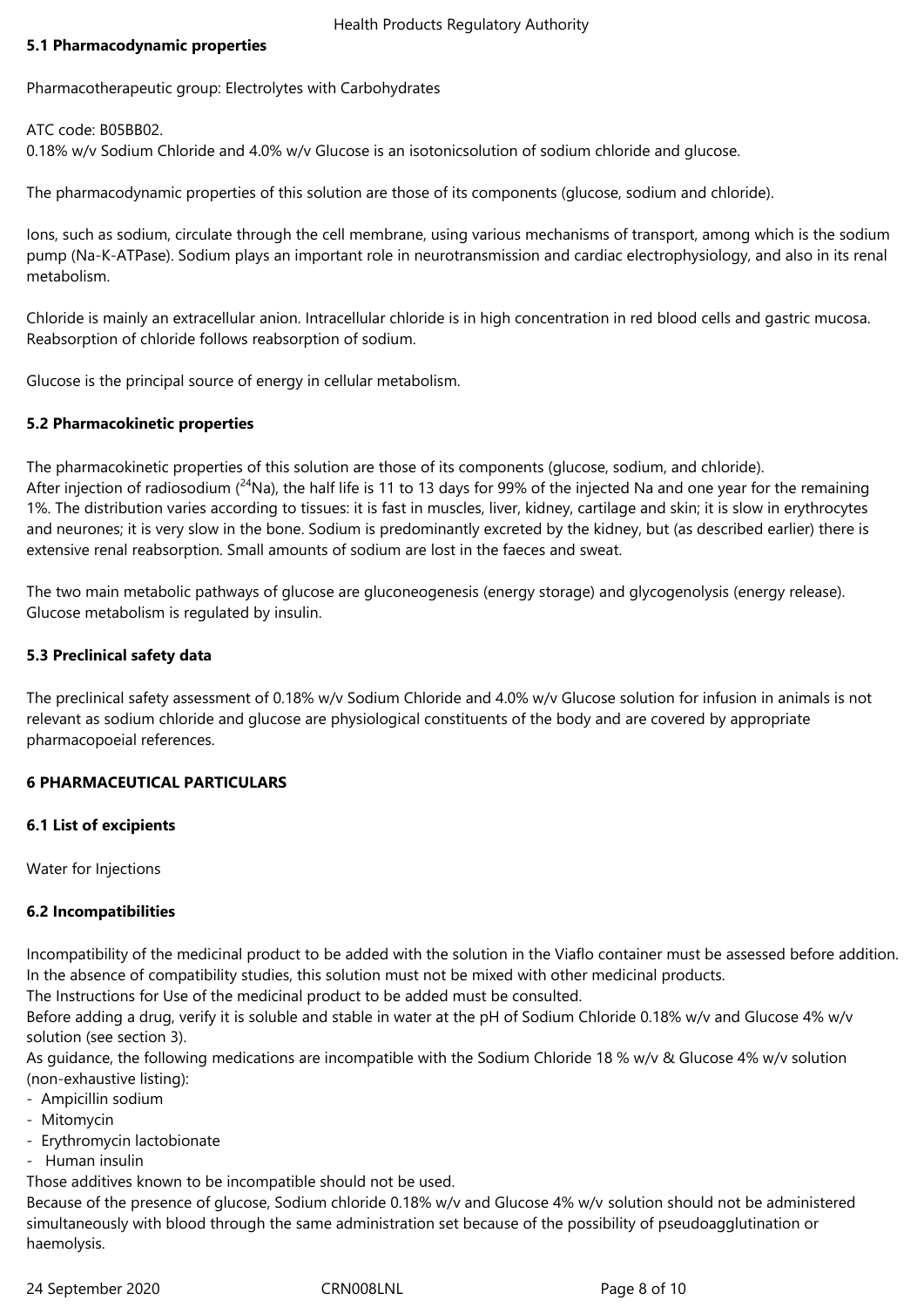## **6.3 Shelf life**

Unopened: 3 years. Once opened, use immediately. Discard any unused portion.

In-use shelf-life (additives)

Chemical and physical stability of any additive medication at the pH of the Sodium Chloride 0.18% and Glucose 4% solution in the Viaflo container should be established prior to use. From a microbiological point of view, the diluted product must be used immediately unless dilution has taken place in controlled and validated aseptic conditions. If not used immediately, in-use storage times and conditions are the responsibility of the user.

# **6.4 Special precautions for storage**

This medicinal product does not require any special storage conditions.

## **6.5 Nature and contents of container**

The bags, known as Viaflo, are composed of polyolefin/polyamide co-extruded plastic (PL 2442). The bags are overwrapped with a protective plastic pouch composed of polyamide/polypropylene. Bag sizes: 500 and 1000ml (not all pack sizes may be marketed). Outer carton contents: - 20 bags of 500ml - 10 bags of 1000ml

# **6.6 Special precautions for disposal and other handling**

Use only if the solution is clear, without visible particles and if the container is undamaged.

Administer immediately following the insertion of infusion set.

Do not remove unit from overwrap until ready for use.

The inner bag maintains the sterility of the product.

Do not use plastic containers in series connections. Such use could result in air embolism due to residual air being drawn from the primary container before the administration of the fluid from the secondary container is completed.

The solution should be administered with sterile equipment using an aseptic technique.

The equipment should be primed with the solution in order to prevent air entering the system.

Additives may be introduced before administration or during administration through the resealable medication port. When additive is used, verify tonicity prior to parenteral administration. Thorough and careful aseptic mixing of any additive is mandatory. Solutions containing additives should be used immediately after preparation unless preparation has taken place in controlled and validated aseptic conditions.

Adding other medications or using an incorrect administration technique might cause the appearance of fever reactions due to the possible introduction of pyrogens. In case of an adverse reaction, infusion must be stopped immediately.

Discard after single use. Discard any unused portion. Do not reconnect partially used bags.

# 1. Opening

a. Remove the Viaflo container from the overpouch just before use.

b. Check for minute leaks by squeezing inner bag firmly. If leaks are found, discard solution, as sterility may be broken.

c. Check the solution for limpidity and absence of foreign matters. If solution is not clear or contains foreign matters, discard the solution.

2. Preparation for administration

Use sterile material for preparation and administration.

24 September 2020 CRN008LNL Page 9 of 10